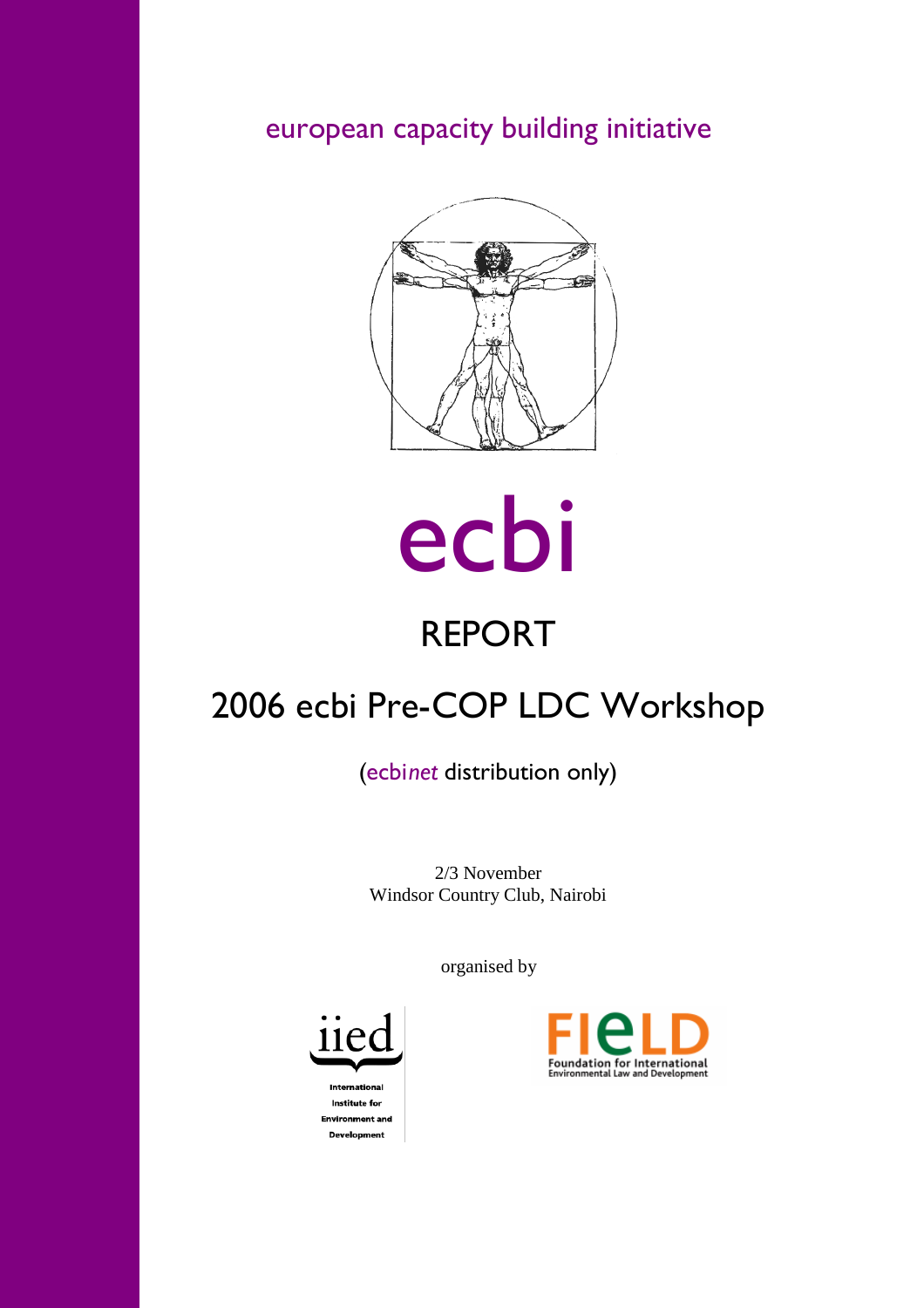## **WORKSHOP REPORT**

**\_\_\_\_\_\_\_\_\_\_\_\_\_\_\_\_\_\_\_\_\_\_\_\_\_\_\_**

**\_\_\_\_\_\_\_\_\_\_\_\_\_\_\_\_\_\_\_\_\_\_\_\_\_\_\_**

## **Pre-COP Workshop to Strengthen the Capacity of Least Developed Countries to Negotiate and Implement the UNFCCC and the Kyoto Protocol**

**2-3 November 2006**

**\_\_\_\_\_\_\_\_\_\_\_\_\_\_\_\_\_\_\_\_\_\_\_\_\_\_\_**

## **Windsor Hotel Nairobi, Kenya ECBI Pre-COP Workshop to Strengthen the Capacity of Least Developed Countries to Negotiate and Implement the UNFCCC and Kyoto Protocol**

This report summarizes the ECBI Pre-COP Workshop to Strengthen the Capacity of Least Developed Countries to Negotiate and Implement the UNFCCC and the Kyoto Protocol, which was held at the Windsor Hotel, in Nairobi Kenya, from 2-3 November 2006, immediately prior to the Twelfth Conference of the Parties to the UNFCCC (COP-12) and the Second Conference of the Parties serving as the Meeting of the Parties to the Kyoto Protocol (COP/MOP 2).

The workshop was sponsored by the United Kingdom Department for International Development (UK DFID) and organised the International Institute for Environment and Development (IIED), and the Foundation for International Environmental Law and Development (FIELD) on behalf of the european capacity building initiative (ecbi).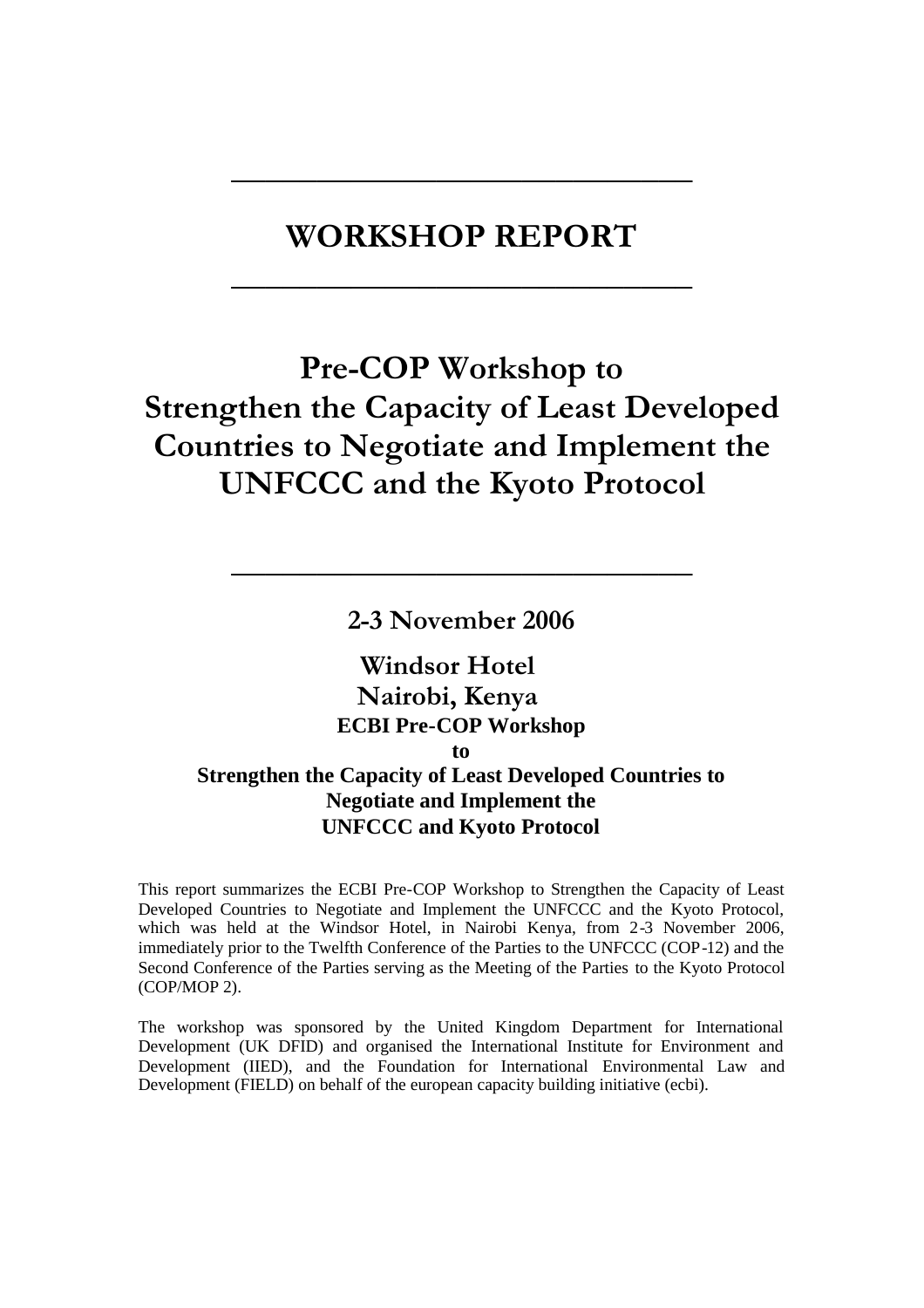## **2 November 2006 – Day One**

## **Welcome and Introduction**

Dr. Saleemul Huq (IIED) welcomed workshop participants on behalf of IIED and FIELD, and introduced the purpose and goals of the two-day workshop. Dr. Huq explained the nature of this workshop as an informal meeting of LDC negotiators in preparation for the upcoming UNFCCC COP-12. He explained that the objectives of the workshop were to enhance the participants' understanding of the climate change negotiating process itself among participants, and to strengthen the capacity of LDC representatives to express their concerns effectively in the climate change negotiating process.

Dr. Benito Müller (ECBI, Oxford Climate Policy) explained the background of the European Capacity Building Initiative (ECBI), a programme of activities designed to improve the skills of developing country negotiators, and build trust between developing country and EU negotiators. He explained how this event for junior LDC negotiators fit into the series of project activities.

Participants and resource people introduced themselves to the group and highlighted what they hoped to achieve through the workshop. One particular feature of this year's group was the large number of participants from Francophone West Africa, who were assisted by a translator throughout the two days of the workshop.

## *SESSION 1 – THE UNFCCC LEGAL FRAMEWORK AND UPCOMING NEGOTIATING ISSUES*

### **History of the negotiations**

Dr. Benito Müller (ECBI, Oxford Climate Policy) provided a 'Brief History of the Negotiations'. He presented a timeline with key milestones in the UNFCCC's negotiation and development, and described the development of what he termed the emergence of an 'Anti-Kyoto' axis of countries together with a 'Coalition of the willing'. Dr. Müller identified the major players in the negotiations and the membership of the major negotiating coalitions (G-77 and China, AOSIS, OPEC). He highlighted the historical evolution of the various negotiating blocs, and their positions and strategies during the international climate change negotiations.

Dr Müller further addressed the dynamics surrounding Russian ratification of the Kyoto Protocol in November 2004, which triggered the entry into force of the Protocol in February 2005. After providing this background, he turned to recent developments. These included the ongoing negotiations on the post-2012 regime under the Kyoto Protocol and the Dialogue on long-term cooperative action to address climate change by enhancing implementation of the Convention (Dialogue). Dr. Müller set out the concerns of a number of major developing countries, including India and China, to highlight some of the challenges of future climate negotiations. Participants raised questions about the failure of the United States to ratify the Kyoto Protocol and how developments within US States (such as emissions trading) might impact future negations. African participants also highlighted the difficulties in accessing clean development mechanism projects.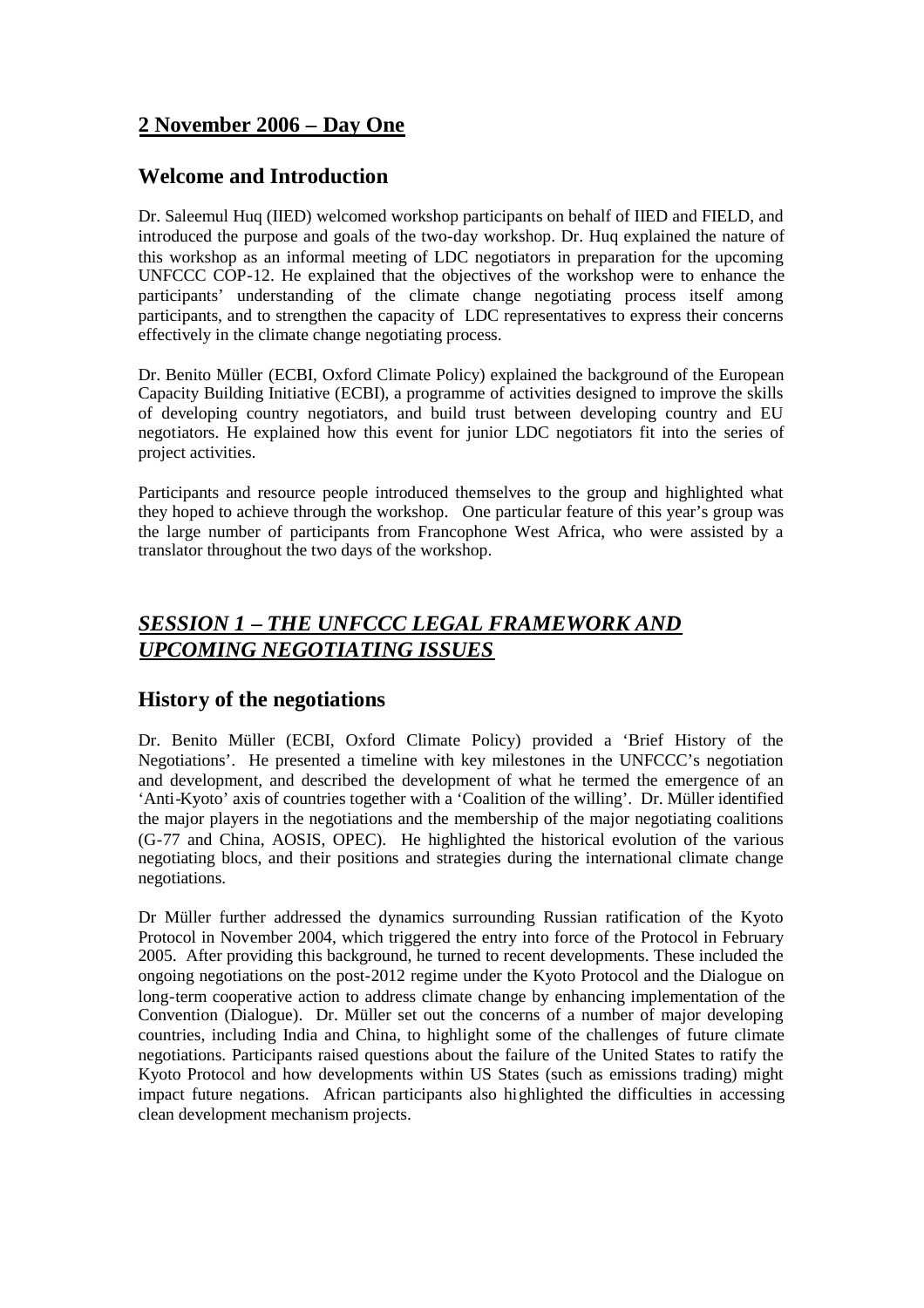## **Brief Overview of the Legal Framework**

MJ Mace (FIELD) presented an overview of the UNFCCC and the Kyoto Protocol's basic legal framework. She covered Convention objectives, principles, basic commitments (mitigation, adaptation and reporting), how the principle of common but differentiated responsibilities and respective capabilities is reflected in differing country groupings and obligations, and funding mechanisms for Convention implementation. With respect to the Kyoto Protocol, she highlighted the different targets and assigned amounts for 2008-2012 taken on by Parties and the mechanics of the flexible mechanisms of the Kyoto Protocol, including the role of the Executive Board of the CDM and the workings of the international transactions log. Participants discussed the ongoing negotiations on possible commitments for Annex I countries Post-2012, as well as measures other countries might take in the second commitment period under the Kyoto Protocol. Attention was also drawn to the manner in which adaptation has been addressed under the Convention and Protocol, and opportunities to access funding for adaptation in particularly vulnerable countries.

## **Upcoming Issues for COP-12 and COP/MOP-2**

M.J. Mace (FIELD) explained that the upcoming session would be significant as the first COP in sub-Saharan Africa. She explained that there were four provisional annotated agendas that the UNFCCC Secretariat had posted on the web to assist Parties in preparing themselves for the negotiating session: (1) a COP-12 agenda for Convention issues; (2) a COP/MOP-2 agenda for Kyoto Protocol issues; (3) a SBSTA-25 agenda for both Convention and Kyoto Protocol issues; and (4) a SBI-25 agenda for both Convention and Protocol issues. Annotated provisional agendas provide key information that can save a great deal of time in preparing on each issue, she noted, because they list key documents for each agenda item, as well as the UNFCCC Secretariat's expectations on what action the Parties may wish to take on each agenda item. In addition, for Nairobi there will also be a 'Scenario Note" for the Dialogue on long-term cooperative action to enhance implementation of the Convention, and a separate agenda for the Ad Hoc Working Group (AWG) on Article 3.9 of the Protocol (future commitments for Annex I Parties under the Protocol post-2012). A further issue that would be taken up would be the President's report back on consultation on the Russian Proposal on voluntary commitments.

She explained that key issues for the COP would include: finalisation of the Five Year Programme of Work on Impacts, Vulnerability and Adaptation to Climate Change; review of the mandate and work of the Expert Group on Technology Transfer; review of annual greenhouse gas inventories and National Communications of Annex I Parties; consideration of a second workshop on avoided deforestation; and consideration of ways to monitor capacity building activities under the Convention.

Under the COP/MOP agenda, significant issues would include: the report and future work of the Ad Hoc Working Group on Article 3.9; Article 9 review of the Kyoto Protocol; issues relating to operationalisation of the Adaptation Fund; and a series of issues relating to the operation of the clean development mechanism.

Ms. Mace presented a calendar for the session as a whole that included the G-77 meeting, high level sessions, and timetables for the SBI and SBSTA sessions and meetings of the COP and COP/MOP Plenary. She explained that the COP agenda would undertake three broad categories of business: adopt draft decisions forwarded from SB-24 and SB-25; refer certain issues to the relevant subsidiary bodies for further consideration; and take 'appropriate action' on other issues that did not warrant referral. She listed issues that could be expected to be taken up in each manner on the COP and COP/MOP agendas. For both COP and COP/MOP issues, she highlighted key areas of concern for LDCs.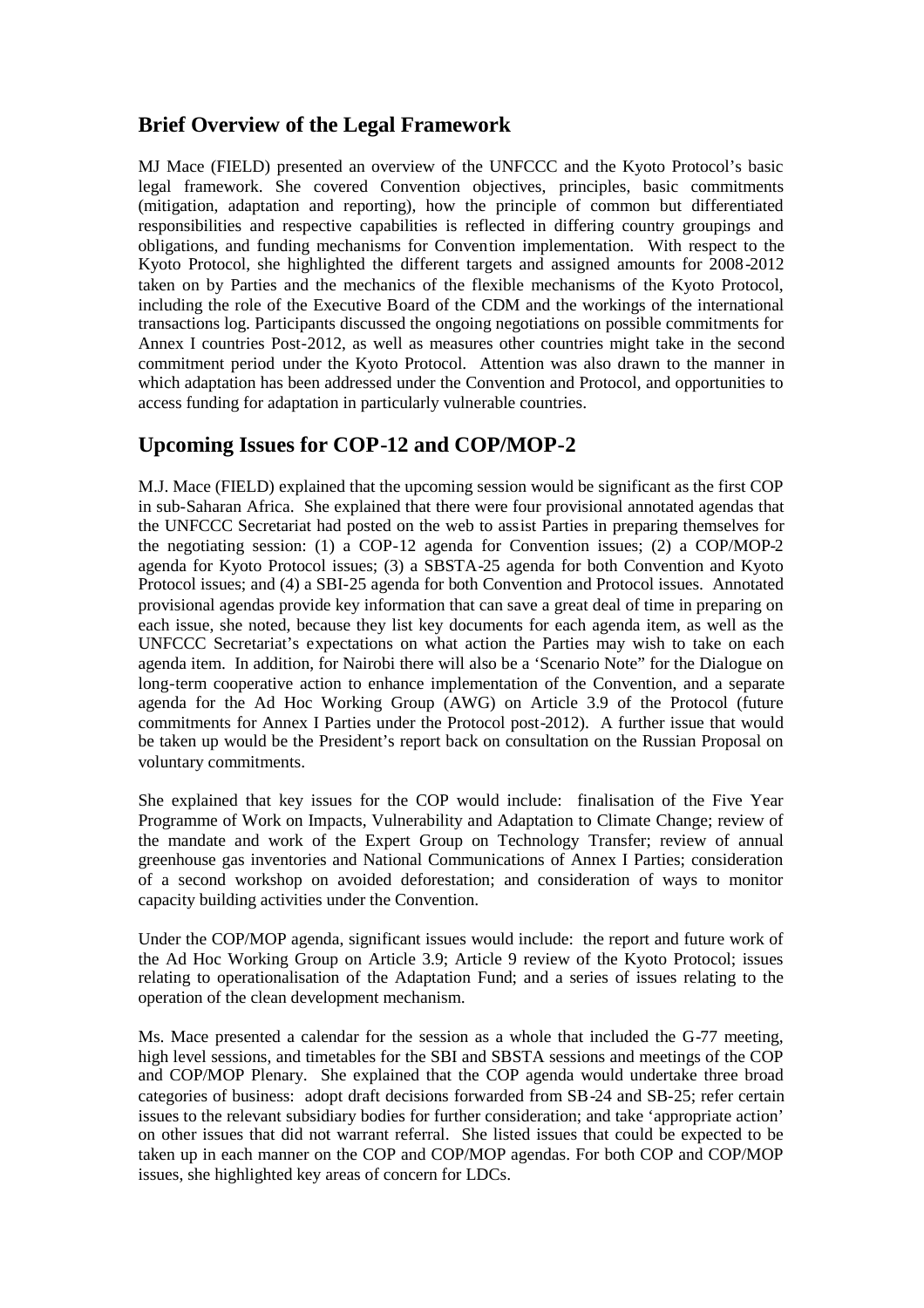## **Ministerial meetings before COP 12**

Mr Ian Fry outlined the outcomes of two important meetings of Ministers and Heads of Delegations responsible for Climate Change, in South Africa in June 2006 ("Ministerial Indaba on Climate Change") and in Switzerland in September 2006. He explained that the South African Indaba reflected discussions on the mounting economic case for action to address climate change, the need to look at options which promote sustainable development, the high priority of adaptation activities, the need for further investment in technology transfer, including intellectual property rights, and the role that positive incentives could play in stimulating climate action in developing countries.

My Fry indicated that some the priority areas for Nairobi 2006 included: adaptation issues, particularly securing funding for adaptation and finalizing the Five Year Work Programme; ensuring continued momentum in relation to mitigation both under the Convention and the Kyoto Protocol; redressing the inequitable regional distribution of CDM projects; broadening the mandate of the Expert Group on Technology Transfer (EGTT) to achieve real action in technology transfer; and creating a platform to commence the first review of the Kyoto Protocol as mandated by its Article 9.

## *LUNCH SESSION 2 - SBI AND SBSTA ISSUES*

## **National Communications & Compliance**

MJ Mace (FIELD) identified key documents that would be considered under the COP agenda items on Annex I and Non-annex I National Communications (NCs), and significant aspects of these documents for the upcoming negotiations. For Annex I Party NCs, these included the Report on Annex I GHG Inventories from 1990 through 2004, and the Status Report on Annex I NCs. Participants considered the implications of the Report on Annex I GHGs, which showed an aggregate Annex I trend of -3.3% in emissions since 1990, a reduction for countries with economies in transition of -36.8%; and a gain for non-EIT Annex I Parties over the same period of +11%. Ms. Mace provided highlights of sectoral emission trends (transport, energy, bunker fuels), as well as the trends of individual Annex I Parties. These trends showed significant increases in emissions from the transport sector (up 24%) and international aviation (up 52%). With respect to Non-Annex I National Communications, she explained that the UNFCCC Secretariat had prepared thematic syntheses of the 122 Non-Annex I NCs submitted, and reviewed these categories of analysis.

Participants raised questions about the effect of non-compliance with the reporting requirements and also the anticipated failure to achieve Kyoto targets by some Annex I Parties, such as Canada. Ms Mace explained the rules of procedure adopted by the Compliance Committee, and consequences of non-compliance under the Kyoto Protocol and outlined how breaches might be dealt with in the future.

## **Technology Transfer**

Linda Siegele (FIELD explained to participants the obligation of Parties under Article 4.5 of the Convention to "*take all practicable steps to promote, facilitate and finance, as appropriate, the transfer of, or access to environmentally sound technologies and know-how to other Parties, particularly developing country Parties, to enable them to implement the provisions of the Convention*." She also explained the overarching mandate of SBSTA to analyze and identify ways to facilitate and advance technology transfer activities. She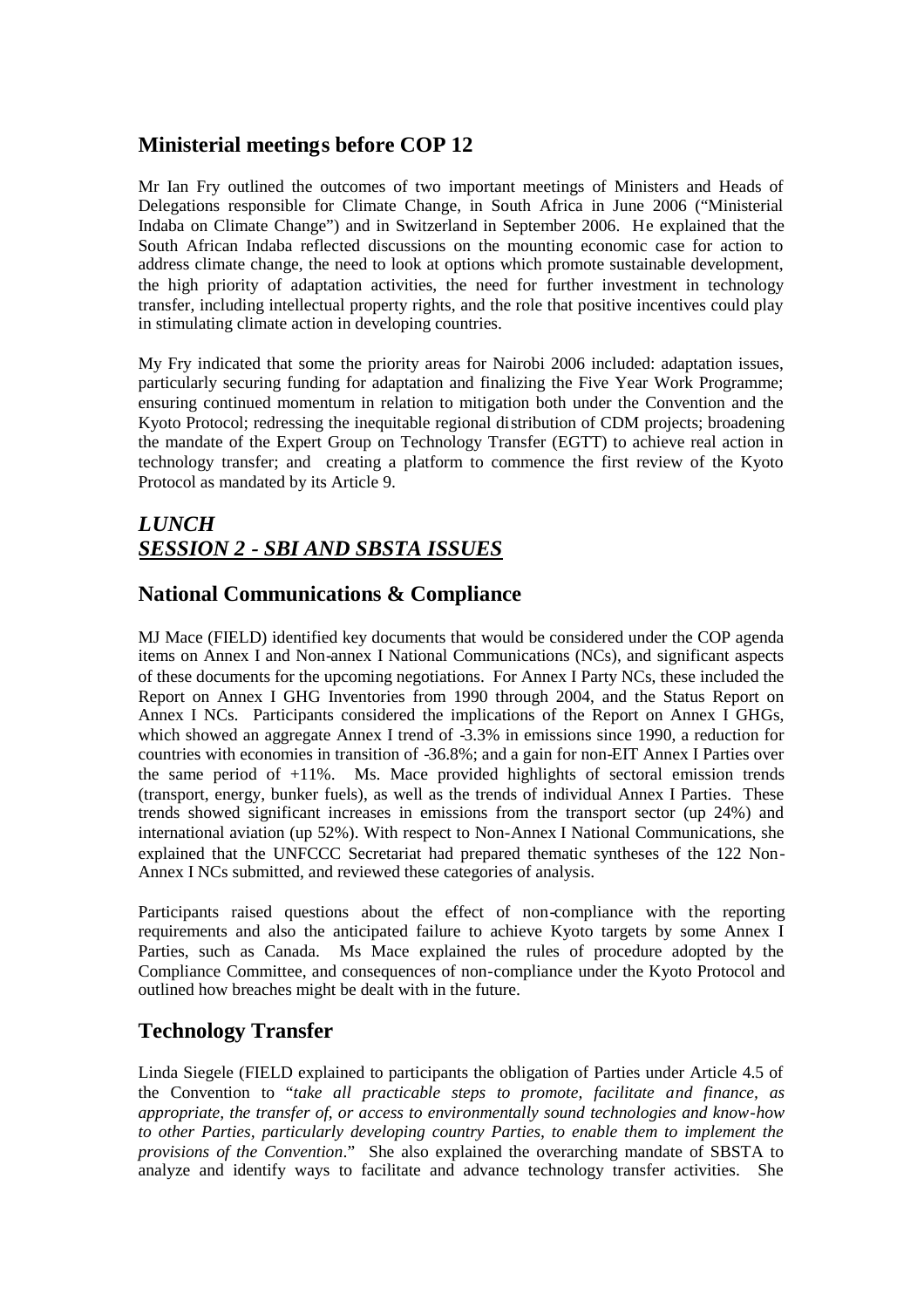contrasted this with the SBI implementation mandate. Ms Siegele then set out the areas addressed by the framework on technology transfer under decision 4/CP.7. She highlighted the fact that technology needs assessments include adaptive technology priorities – an area of significance to LDCs.

She explained that the Expert Group on Technology Transfer (EGTT) was created to analyze and identify ways to facilitate and advance technology transfer activities under the tech transfer framework. Ms Siegele noted that the EGTT had submitted recommendations for enhancing the technology transfer framework at SBSTA-24 in May 2006. Both these recommendations and the EGTT's own mandate and performance would be reviewed at the upcoming SBSTA session. Through Party submissions and informal consultations, it was clear that views on the future of the EGTT and implementation of the tech transfer framework were polarised along Annex I / non-Annex I lines. In a recent summary report, the SBSTA Chair had determined that there was no clear consensus on how to take forward the recommendations made by the EGTT, nor was there agreement on whether to continue the mandate and terms of reference of the EGTT.

## **LULUCF issues: credit gaining activities & future actions on sinks**

Ian Fry (Tuvalu) addressed a range of issues related to land use, land use change and forestry (LULUCF) under the Convention and Kyoto Protocol. He explained how LULUCF activities are currently accounted for within the Convention process, provided an overview of eligible activities for CDM and discussed with participants the challenges that these difficult issues pose for ensuring real GHG reductions and the transparent reporting of GHG emission trends. Mr Fry explained that there were a range of issues being considered in relation to how LULUCF would be addressed in future commitment periods, in particular whether new activities such as avoided deforestation would be accepted as CDM project activities along with Annex I Parties' proposals for how to address carbon stocks that are traded in harvested wood products.

Participants sought further clarification on the proposal advanced by PNG and Brazil to provide positive incentives to avoid deforestation. Mr Fry explained that there had been a workshop in Italy in September 2006 to investigate aspects of the proposal further and that further discussions would continue at the COP/MOP.

## **Adaptation Funding**

Dr Saleemul Huq and Dr Benito Müller introduced the topic of funding adaptation needs of developing countries. They highlighted estimates that costs associated with adaptation could be between \$9-\$14 million per annum and that these sums were almost impossible to meet from existing sources of funding. Accordingly, the need for private sector involvement was critical.

Dr Müller provided an overview of the anticipated role of the Adaptation Fund in harnessing private funding through the CDM levy and stressed the importance in ensuring appropriate and effective governance of the Fund.

Participants discussed issues around the operationalisation of the Adaptation Fund, importantly the criteria for governance and whether or not the Global Environment Facility (GEF) was the appropriate entity to manage the Fund. Participants shared experiences about the GEF's performance in managing the Special Climate Change Fund and the Least Developed Countries Fund, noting concerns about the relationship between the GEF Council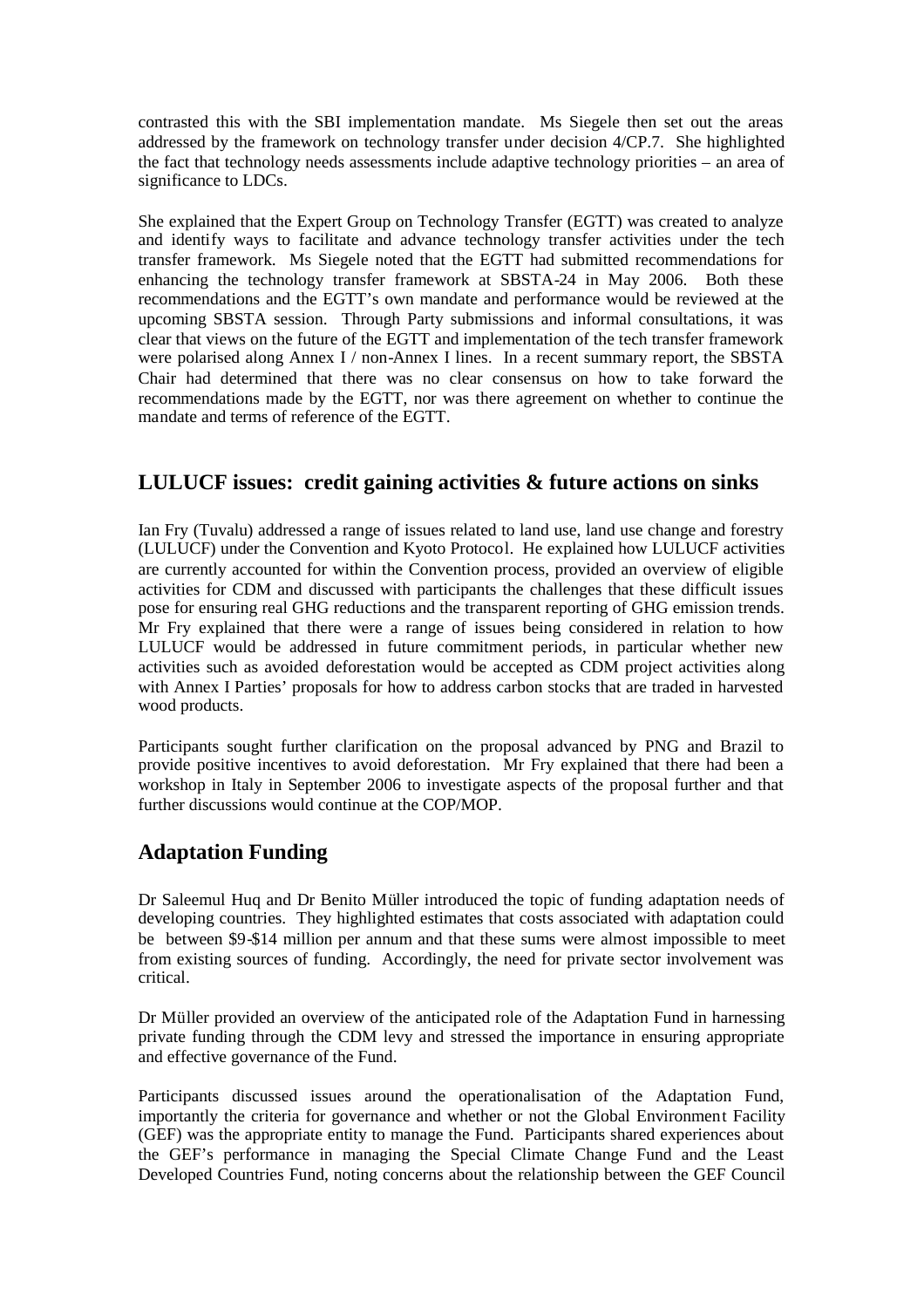and the COP. For the purposes of COP/MOP 2, it was anticipated that discussions would focus on the principles and architecture of the Adaptation Fund rather than deciding which entity might managed the fund. Dr Müller presented the views of discussions among the ECBI Fellows on this topic which are elaborated upon in a paper entitled "Operationalising the Adaptation Fund".

## *SESSION 3 - NEGOTIATION SKILLS AND STRATEGIES*

### **Strategies for COP Preparation**

M.J. Mace (FIELD) distributed a chart setting out key substantive issues on the SBI and SBSTA agendas for the 25th Session of the Subsidiary Bodies. The chart contained agenda item numbers, and provided references to related Convention and Kyoto Protocol articles. She explained ways negotiators might address the challenge of preparing for negotiations when faced with such a lengthy list of agenda items. .She highlighted again the usefulness of the Secretariat's provisional annotated agendas in prioritising relevant issues. She further stressed that once priority issues are selected, it is necessary to prepare for the negotiations by reviewing all newly-issued documents and going back to read related background decisions and relevant documents and draft negotiating text from the last session. Participants then discussed various strategies for UNFCCC negotiation preparation, including: ways to prepare nationally and regionally for negotiations; he development and distribution of positions and submissions of views; the preparation of briefing documents; and the review of colleagues' trip reports and past SBI and SBSTA Reports and conclusions prior to international negotiating sessions.

## **Briefing Exercise on Key Substantive Issues Relevant to LDCs**

After an introduction to the briefing exercise, participants were placed in small groups of 2-3. Each group worked together to prepare a briefing note on a particular issue that would come up for negotiation at COP-12 or COP/MOP-2 (e.g., technology transfer, research and systematic observation, the clean development mechanism, capacity building, the Five Year Work Programme, Adaptation Fund, national communications etc.). Participants used the relevant SBI, SBSTA, COP-12 or COP/MOP-2 provisional annotated agendas, as well as copies of related documents referenced in the annotated agenda, reports from the previous meetings of the UNFCCC subsidiary bodies, and a model briefing note in preparing their own briefing notes. Each group of participants was given a packets containing key documents and a list of key questions, to facilitate their work.

During this session, M.J. Mace, Linda Siegele and Ilona Millar circulated among workshop participants to answer questions and assist participants in locating the relevant portions of background documents that would be needed to prepare their briefings.

The workshop adjourned at 6.30pm and participants were invited to continue reviewing the relevant documents overnight, so that their briefing notes could be presented to the broader group in the morning.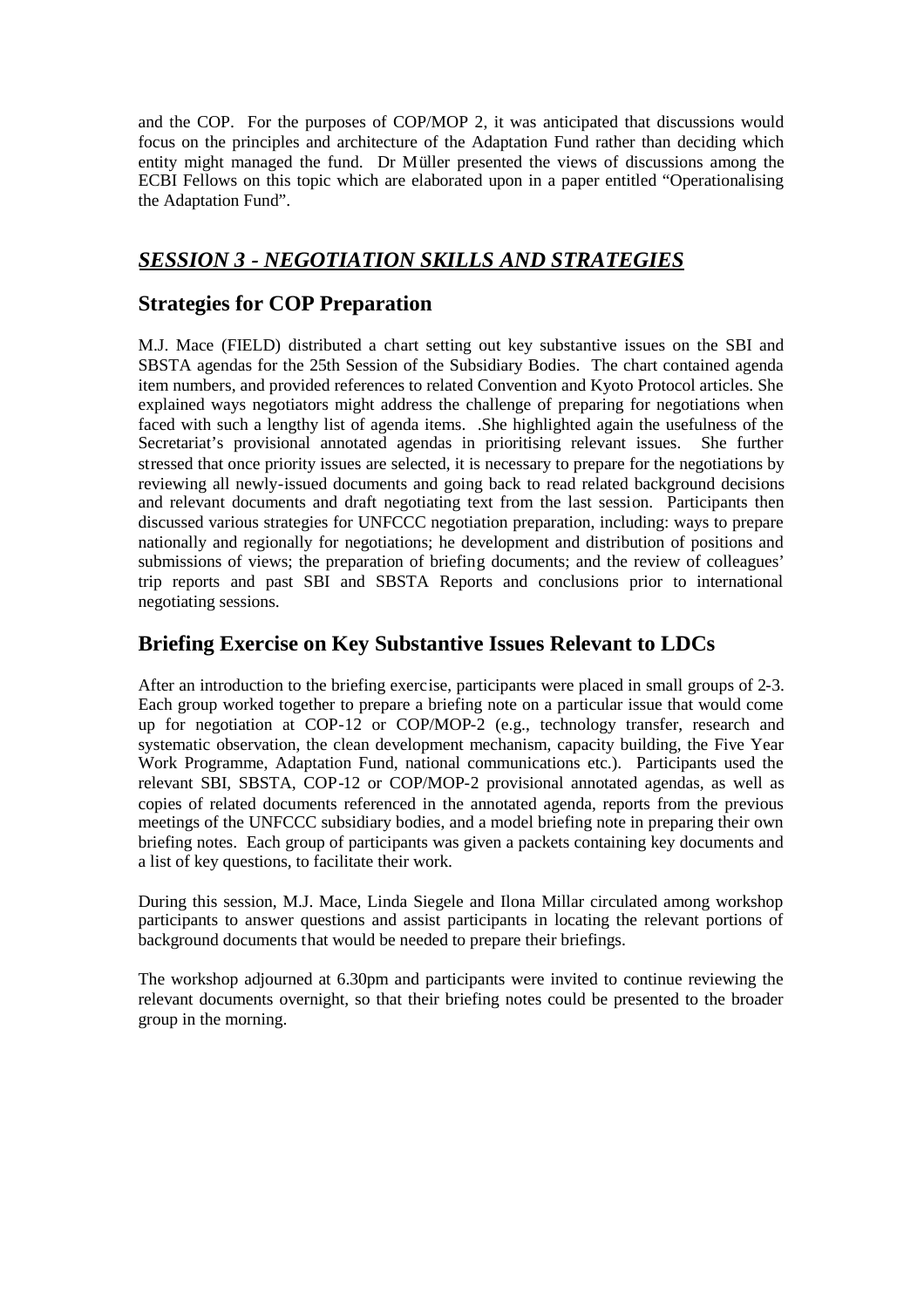## **3 November 2006 – Day Two**

## *SESSION 4 – REPORT BACK ON DISCUSSION TOPCS – BRIEFING EXERCISE*

After finalising their notes from the previous evening, each small group presented its briefing note to the group as a whole. Participants provided the background of their issues, explained why the issue was significant, identified the relevant documents and explained what could be expected to occur at the upcoming session. They highlighted key issues, and presented possible recommendations. This led to further discussions on each of these agenda items. The topics addressed included: technology transfer, research and systematic observation, the clean development mechanism, capacity building, the Five Year Work Programme on Adaptation, the Adaptation Fund and national communications. In order to avoid repetition, FIELD resource people provided oral input into these reports as they were delivered, rather than making distinct presentations on all topics that had initially been on the draft agenda (e.g., the Five Year Work Programme).

## *SESSION 5 – NEGOTIATING SKILLS AND STRATEGIES II*

Ian Fry (Tuvalu) opened the session with a discussion of the importance of close attention to negotiating language and context, and the challenge this presents for non-native English speakers. Using the *Diploclimatic Passport* he had prepared for the workshop, together with a series of power point presentations, Mr. Fry gave useful tips and tools for making interventions, discussed the distinction between preambular language and decision text, and provided examples of negotiating language that can be viewed as 'slippery' in certain negotiating contexts. He further explained the coding used in UNFCCC documents.

Mr. Fry additionally explained some of the challenges in using Ministers effectively in the negotiating process, and strategies that can be used to best manage Ministers' time. He laid out the various types of meetings that are held during the negotiations (e.g., plenary, contact group, informal sessions and friends of the chair), and provided a series of tips for gaining support for positions from other constituent groups. Prior to concluding the session, he explained the composition of the various coalitions in the climate negotiations, in preparation for the afternoon's simulated negotiating exercise.

## *LUNCH*

## *SESSION 6 – SIMULATED NEGOTIATION EXERCISE – ORAL INTERVENTIONS*

### **Simulated Negotiation Exercise –Adaptation Fund**

Participants next engaged in a simulated negotiating session, using a key issue on the upcoming COP  $12 / \overline{COP}$ /MOP 2 agenda – the Adaptation Fund. When participants returned from lunch, the workshop room had been set up in mock negotiating format, with country flags for all participants. Participants were paired. Each group was assigned a fictitious country and given a few paragraphs explaining its assigned country's negotiating goals on the agenda item. Each country was assigned to a negotiating bloc (e.g., AOSIS, OPEC, JUSCANNZ, EIG, EU) and spokespersons were named for each bloc.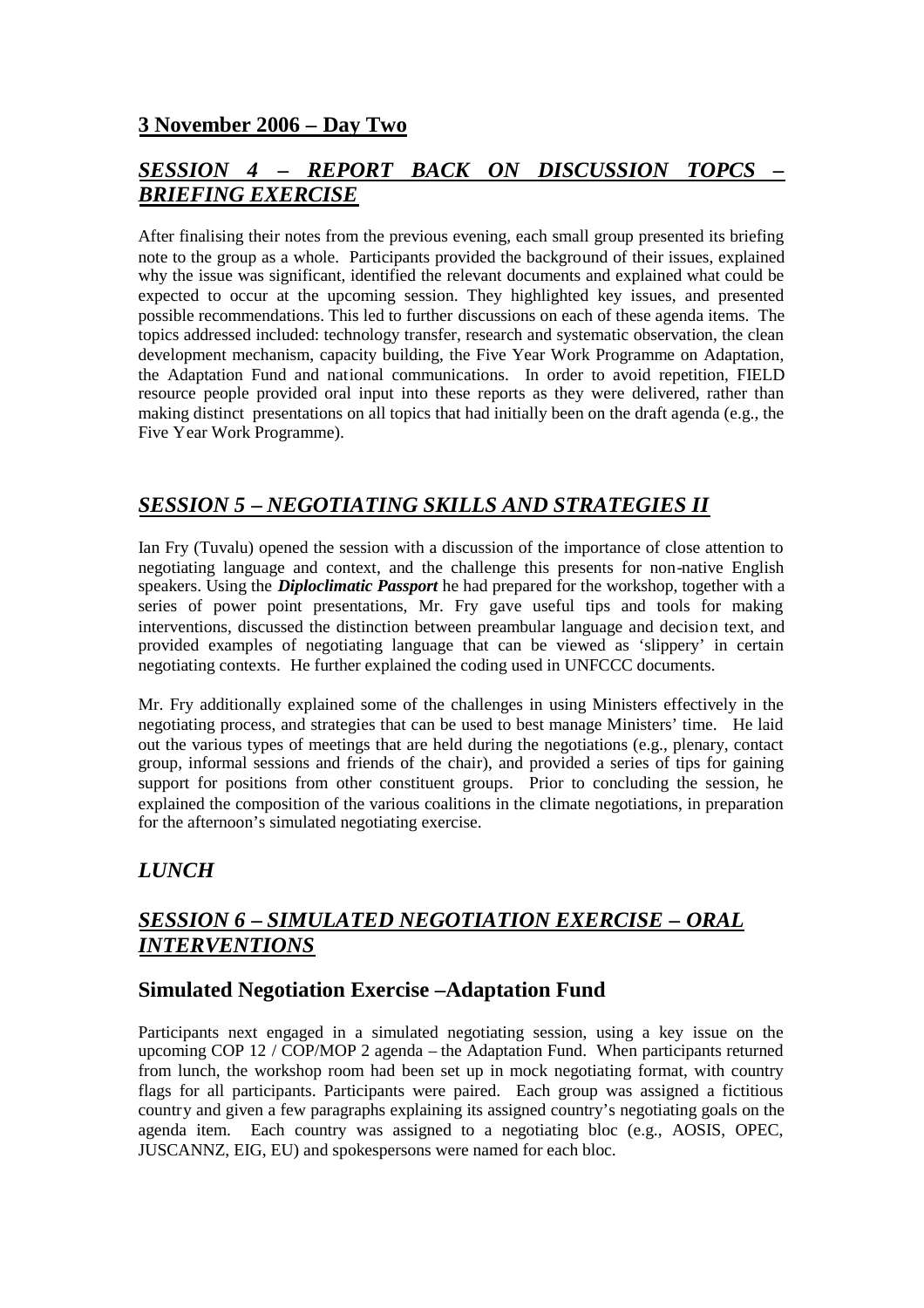Participants first prepared opening plenary statements, using the Diploclimatic Passport and country positions that had been distributed, with assistance from resource persons. Following plenary statements, countries met in their negotiating blocs to develop group positions. Workshop participants were encouraged to present their country's position to the group, and to have that position reflected in the group's ultimate negotiating position. Participants then reconvened in a plenary session. Spokespersons for each group articulated their group's position in opening plenary statements.

Mr Fry stressed the importance of keeping statements short and concise, to listen carefully to the Statements of other Parties and to ensure consistency with larger negotiating groups that Parties may be members of.

## *SESSION 7 – SIMULATED NEGOTIATION EXERCISE – NEGOTIATING TEXT*

## **Simulated Negotiation Exercise –Adaptation Fund Text**

Participants then returned to the practical exercise of negotiating decision text. The exercise was modelled upon an SBI contact group on the Adaptation Fund, using modified negotiating text from the text carried forward to COP/MOP 2 from the May 2006 subsidiary body negotiations. Using power point, and oral interventions from spokespersons from negotiating blocs and bloc members, language was deleted and inserted from the draft negotiating text until the text was complete. Participants then reviewed the results of their efforts.

## *SESSION 8 - SBI / SBSTA ISSUES CONTINUED*

## **LDC Group**

The Chair of the LDC Group, Bubu Pateh Jallow, from Gambia, introduced himself to the workshop group and spoke on the role of the LDC Group in the negotiations. He provided an overview of the creation of the LDC Expert Group and of their work programme and highlighted decisions of importance for the Group, in particular the establishment of the LDC Fund and the development of guidelines for National Adaptation Programmes of Action (NAPAs). Mr Jallow noted that the key activities of the LDC Expert Group related to reviewing NAPAs and indicated that implementation of NAPAs was one aspect of the Group's work that needed to be better addressed.

Mr Jallow mentioned importance of co-operating and working together as a group where appropriate in the negotiations. He also made himself available to the LDC negotiators for further discussions during the workshop as explained that he would be accessible for the rest of the COP.

### **Clean Development Mechanism**

Richard Muyungi (Tanzania) explained to participants a number of the elements of CDM activity under the Marrakesh Accords and the decisions from COP/MOP 1. He described the CDM project cycle, from project design, to validation and registration, to monitoring, to verification and certification. He then reviewed a number of the key issues that could be expected to arise at the upcoming session, based on the Report of the CDM Executive Board and the concerns of developed and developing countries in connection with utilisation of the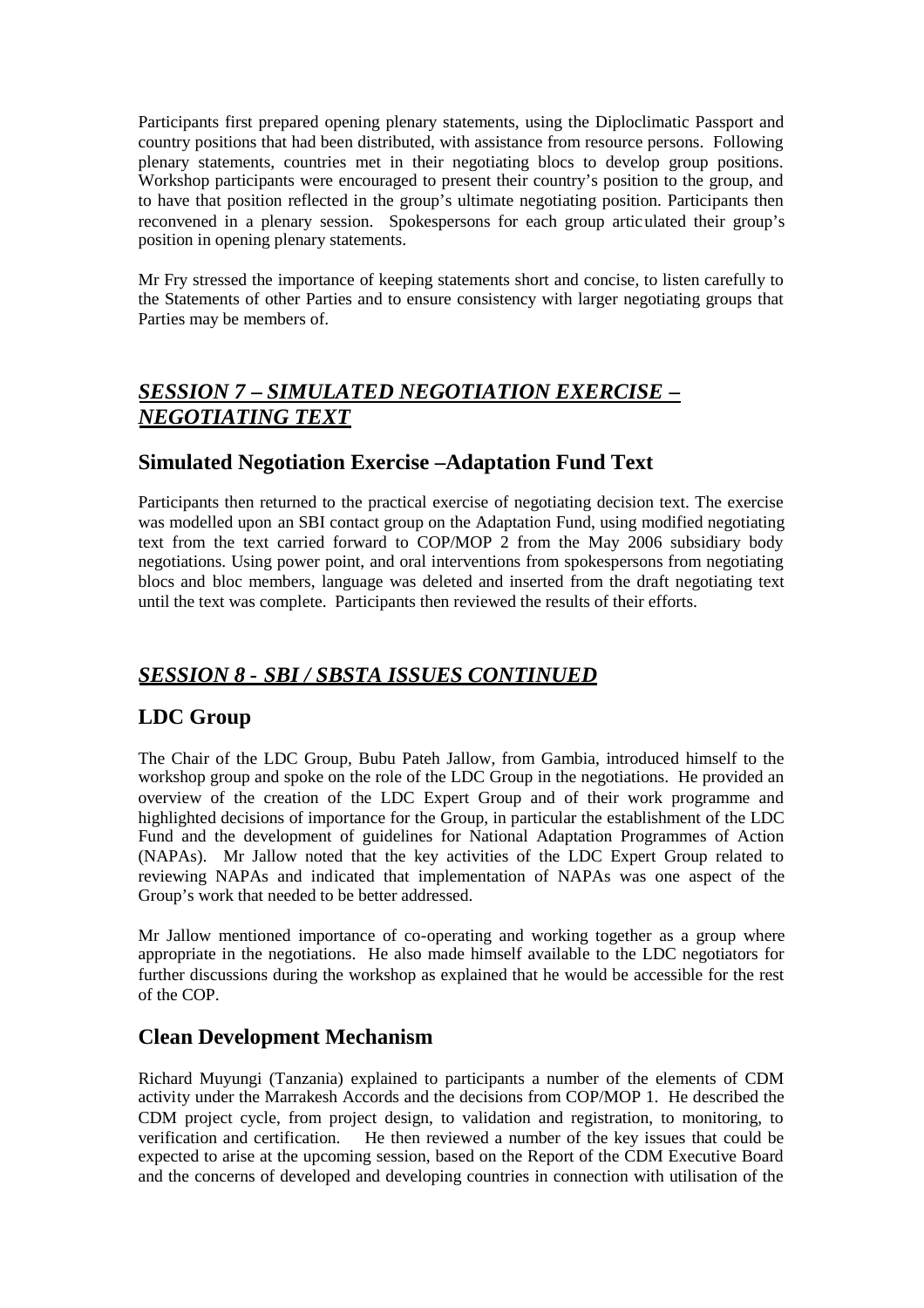CDM. Those issues included equitable regional and sub-regional distribution of CDM activities, the operation of DNA forums, methodologies for the use of carbon capture and storage as CDM project activities, and the CDM Management Plan (MAP).

Participants engaged in a lively debate about the barriers that they had experienced in accessing CDM projects, noting the difficulties in accessing start up costs for the development of CDM projects and the reluctance of local financial institutions to participate.

### *SESSION 9 – FINAL PLENARY SESSION AND WRAP UP*

Dr. Huq encouraged participants to choose a specific negotiating agenda item to follow, to assist their colleagues in the LDC Group in taking positions on these issues, and to work together to share information both within the LDC Group and with other groups that share common interests. He encouraged participants to meet among themselves during the breaks and evenings to share progress. As an outcome from the workshop, he hoped there would be greater participation in LDC Group meetings, active individual participation in assisting the LDC Group on particular issues, and interventions from the floor on behalf of the LDC Group. He noted that a questionnaire on the workshop's structure and contents would be circulated, and encouraged feed back from all participants.

Dr Huq, on behalf of IIED, Dr Müller on behalf of ECBI and M.J. Mace on behalf of FIELD thanked the participants and resource people for their hard work and wished everyone well in the upcoming negotiations.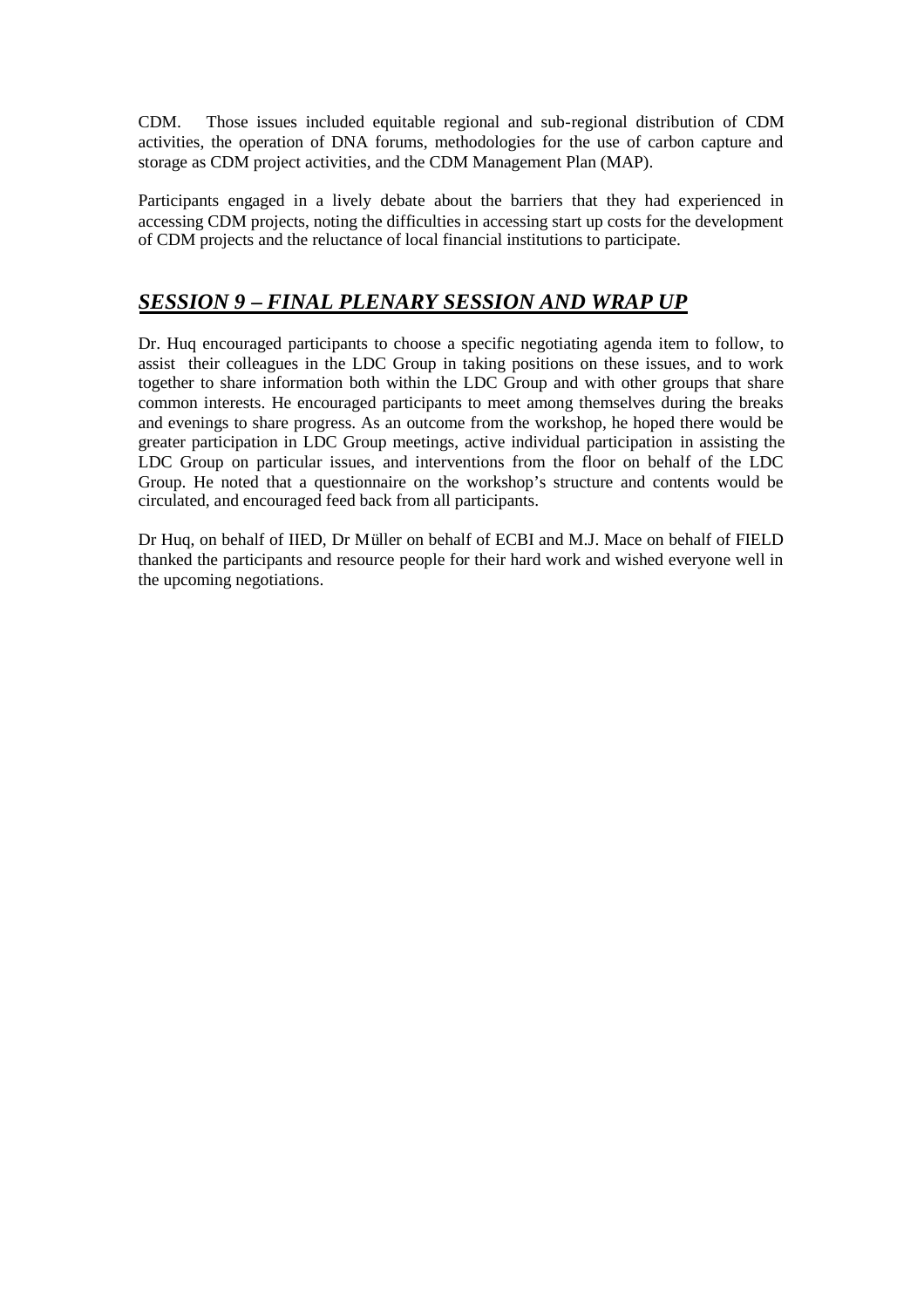**Annex 1 Workshop Agenda**



## **Workshop to Strengthen the capacity of Least Developed Countries to negotiate and implement the UNFCCC and the Kyoto Protocol** 2 - 3 November 2006 Windsor Golf and Country Club Nairobi, Kenya

## *Final Agenda*

## **Day One: 2 November 2006**

**9:00 - 9:30 Registration**

#### **9:30 - 9:45 Introduction (Saleemul Huq, IIED)**

Introduction to purpose and goals of the workshop; roundtable introduction of participants.

**9:45 -1:00 Session 1 The UNFCCC legal framework and upcoming negotiating issues**

- 1. History of the negotiations (Benito Müller, ECBI)
- 2. Brief Overview of Legal Framework (M.J. Mace, FIELD)
- 3. Calendar for COP-12; key upcoming issues for COP-13 and COP/MOP-2 (MJ Mace, FIELD)
- 4. Ministerial Dialogues preceding COP-12 (Ian Fry, Tuvalu)

#### *LUNCH (13:00-14:00)*

**14:00 - 16:00 Session 2 SBI/SBSTA issues**

- 1. Annex I National Communications; Reports Demonstrating Progress; Compliance Issues under the Kyoto Protocol (MJ Mace, FIELD)
- 2. LULUCF issues and avoided deforestation (Ian Fry, Tuvalu)
- 3. Technology Transfer (Linda Siegele, FIELD)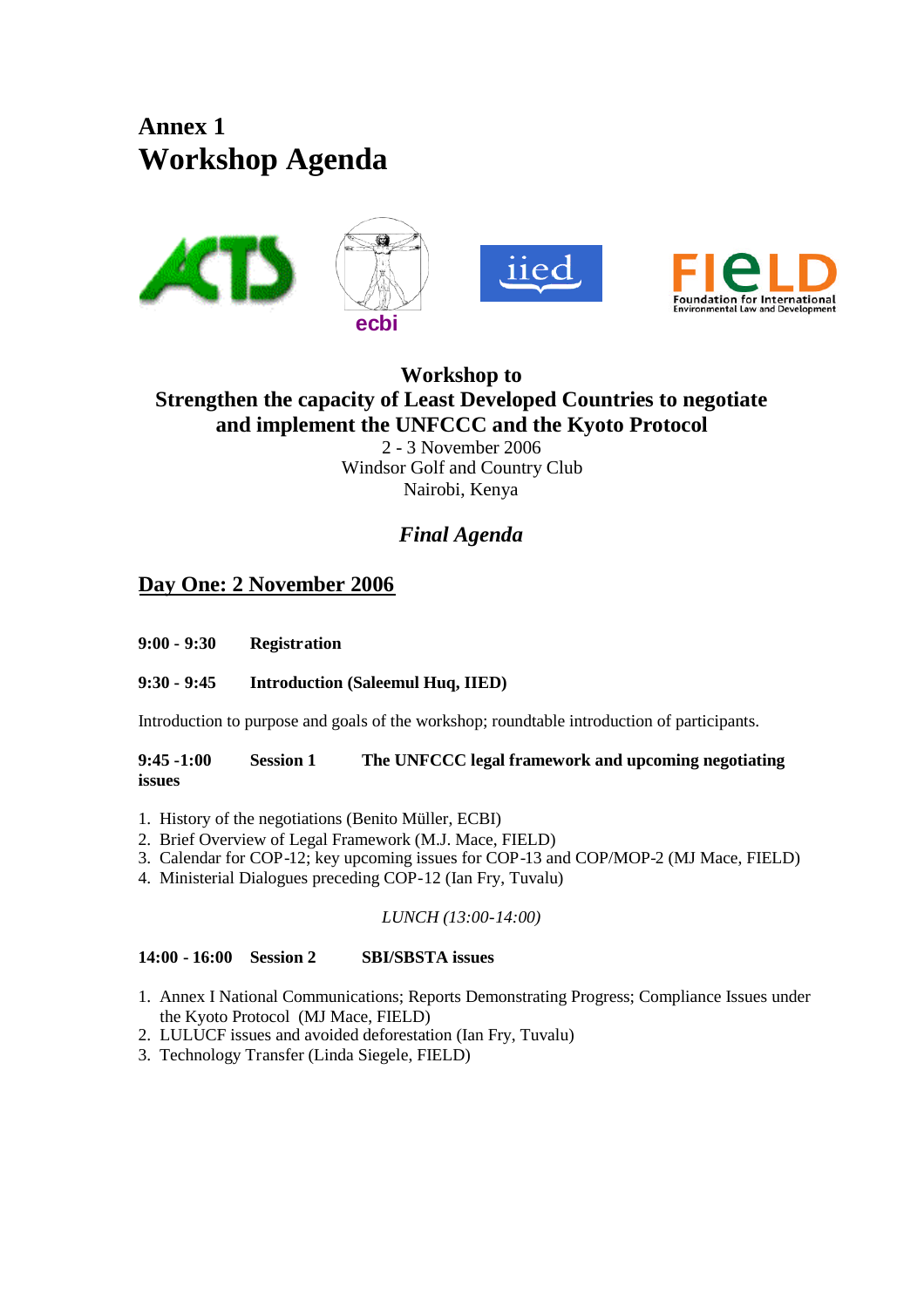- 4. Adaptation Funding Issues (Saleemul Huq, IIED and Benito Müller, ECBI)
- 5. Five-year work programme on adaptation (Linda Siegele, FIELD)

#### **16:00 - 18:00 Session 3 Negotiation skills and strategies I – Preparing Briefing Notes for Ministers** - **MJ Mace, Linda Siegele (FIELD) and Ian Fry (Tuvalu)**

**Presentation**: Discussion on strategies for UNFCCC negotiation preparation, including: ways to prepare nationally and regionally for UNFCCC negotiations; development and distribution of positions, submissions, briefing documents and meeting reports between international negotiating sessions; existing regional structures and information exchange networks useful for facilitating and coordinating group positions.

**Exercise**: Each participant will prepare a briefing note based on a chosen agenda item, using the relevant SBI or SBSTA provisional annotated agenda, copies of the referenced FCCC documents, the SB-22 Report and the model briefing outline provided. Participants will present their briefing notes to all participants at the end of the session.

## *DINNER (19:00) Venue: Windsor Golf and Country Club*

### **Day Two: 3 November 2006**

| $9:30 - 10:45$ | <b>Session 4</b> | <b>Negotiation skills and strategies I – Preparing Briefing</b> |
|----------------|------------------|-----------------------------------------------------------------|
| <b>Notes</b>   |                  |                                                                 |
|                |                  | (cont'd) – M.J. Mace (FIELD)                                    |

Participants will report back in groups from the Day 1 briefing exercise.

#### *COFFEE/TEA BREAK (10:45-11:00)*

#### **11:00 - 13:00 Session 5 Negotiation skills and strategies II** - **Ian Fry (Tuvalu)**

This session will discuss negotiating skills and strategies in the UNFCCC context, players involved in the negotiations, and useful tips and tools for the preparation of ministerial statements, interventions and drafting language. Participants will be introduced to the negotiating exercise and prepare plenary statements.

#### *LUNCH (13:00-14:00)*

#### **14:00 - 15:00 Session 6 Simulated negotiating exercise – Oral Interventions** - **Ian Fry (Tuvalu)**

Using assigned countries and country positions, participants will draft and deliver opening plenary statements.

**15:00-16:30 Session 7 Simulated negotiating exercise – negotiating text** - **Ian Fry (Tuvalu) and Linda Siegele (FIELD)**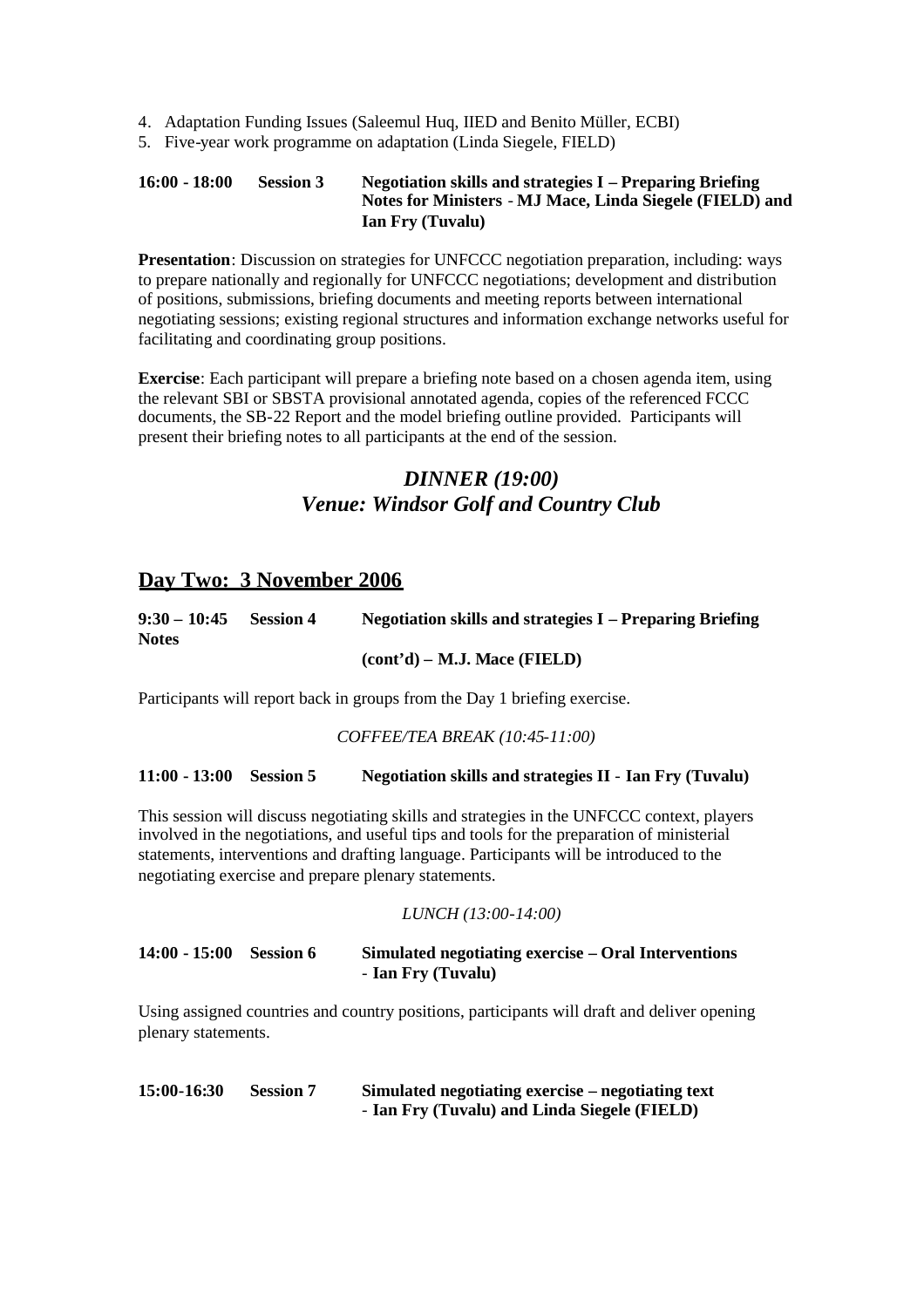This session will involve a further simulated negotiating exercise based on draft text related to an upcoming agenda item. Using their assigned country roles and negotiating blocs, participants will negotiate bracketed text.

#### *COFFEE/TEA BREAK (16:30-16:45)*

#### **16:45 - 17:45 Session 8 SBSTA/SBI issues Continued**

- 1. LDC Expert Group and Work) Programme (Bubu Jallow, Gambia)
- 2. Clean Development Mechanism (Richard Muyungi, Tanzania)

#### **17:45 - 18:30 Session 9 Final plenary session and wrap up** - **Saleemul Huq (IIED) and M. J. Mace (FIELD)**

Participants will be invited to develop recommendations for a forward looking work-plan containing specific activities that will further enhance the capacity of LDCs to effectively participate in climate change negotiations. Way forward and closing summary.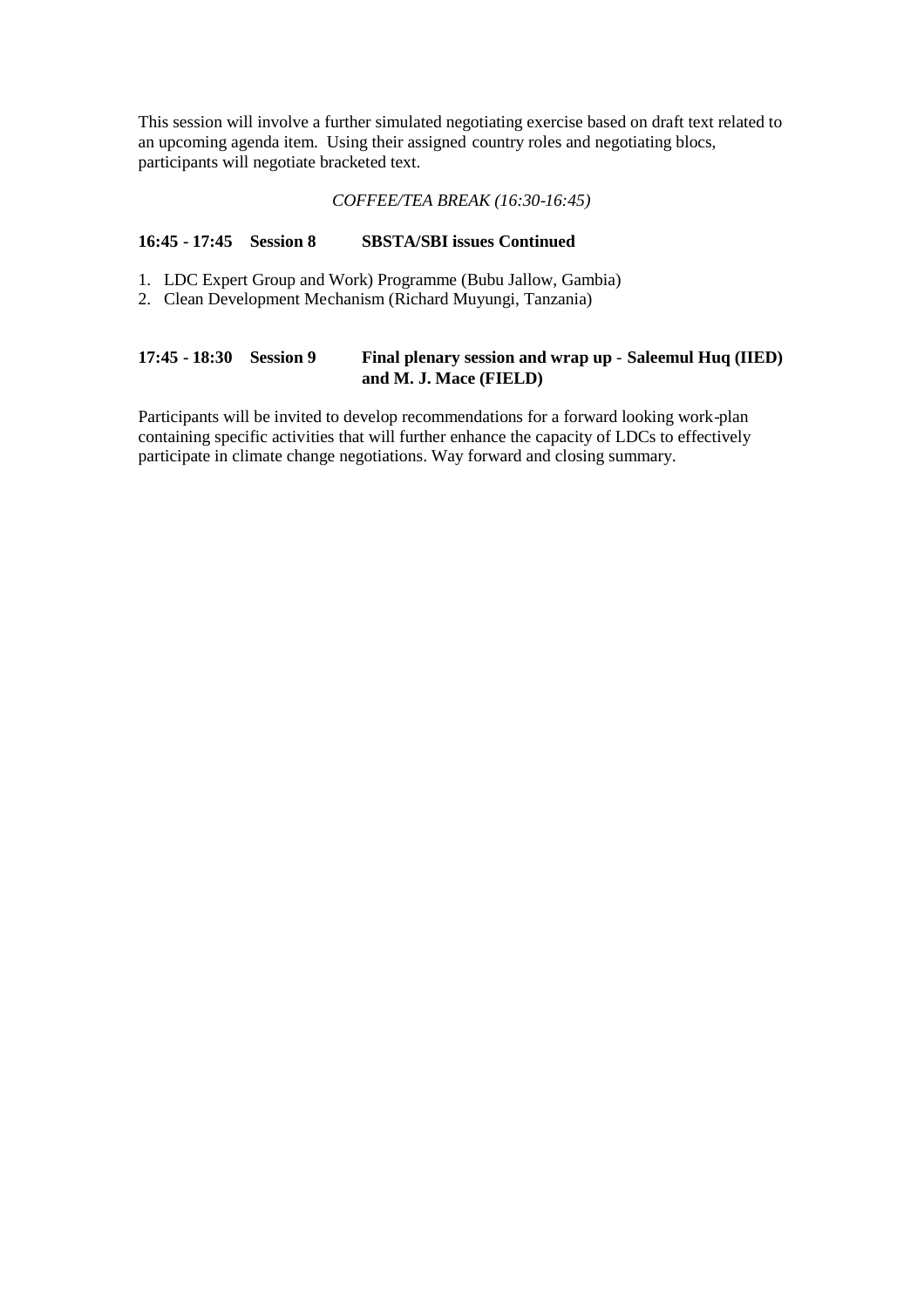## **Annex 2 Documents Distributed to Participants**

- 1. Workshop Agenda
- 2. Overview Schedule for COP12 and COP/MOP 1, October 9 2006

#### **Agendas for Upcoming Sessions**

- 3. COP 12 Provisional Agenda and Annotations
- 4. COP/MOP 2 Provisional Agenda and Annotations
- 5. Subsidiary Body for Implementation (SBI) Provisional Agenda and Annotations
- 6. Subsidiary Body for Scientific and Technological Advice (SBSTA) Provisional Agenda and Annotations
- 7. Ad Hoc Working Group on Further Commitments (AWG) Provisional Agenda and Annotations
- 8. Dialogue on Long-term Cooperative Action to Address Climate Change by Enhancing Implementation of the Convention – Scenario Note on the Second Dialogue Workshop

#### **Reports on Past Sessions**

- 9. IISD Summary of COP-11 (December 2005)
- 10. UNFCCC Decisions from COP 11
- 11. UNFCCC Decisions from COP/MOP-1
- 12. IISD Summary of prior sessions of the Subsidiary Bodies of the UNFCCC (May 2006)
- 13. UNFCCC Report of the Subsidiary Body for Implementation from SB-24 (May 2006)
- 14. UNFCCC Report of the Subsidiary Body for Scientific and Technological Advice from SB-24 (May 2006)
- 15. UNFCCC Report of the Ad Hoc Working Group on Further Commitments (May 2006)

#### **Annual Reports to COP**

- 16. National greenhouse gas inventory data from Annex I Parties for the period 1990-2004 and status of reporting
- 17. GEF Report to COP 12
- 18. Report on the work of the Least Developed Countries Expert Group

#### **Background Documents**

- 19. 1992 United Nations Framework Convention on Climate Change
- 20. 1997 Kyoto Protocol

#### **Draft Decision Texts**

- 21. Five Year Work Programme on Adaptation
- 22. Adaptation Fund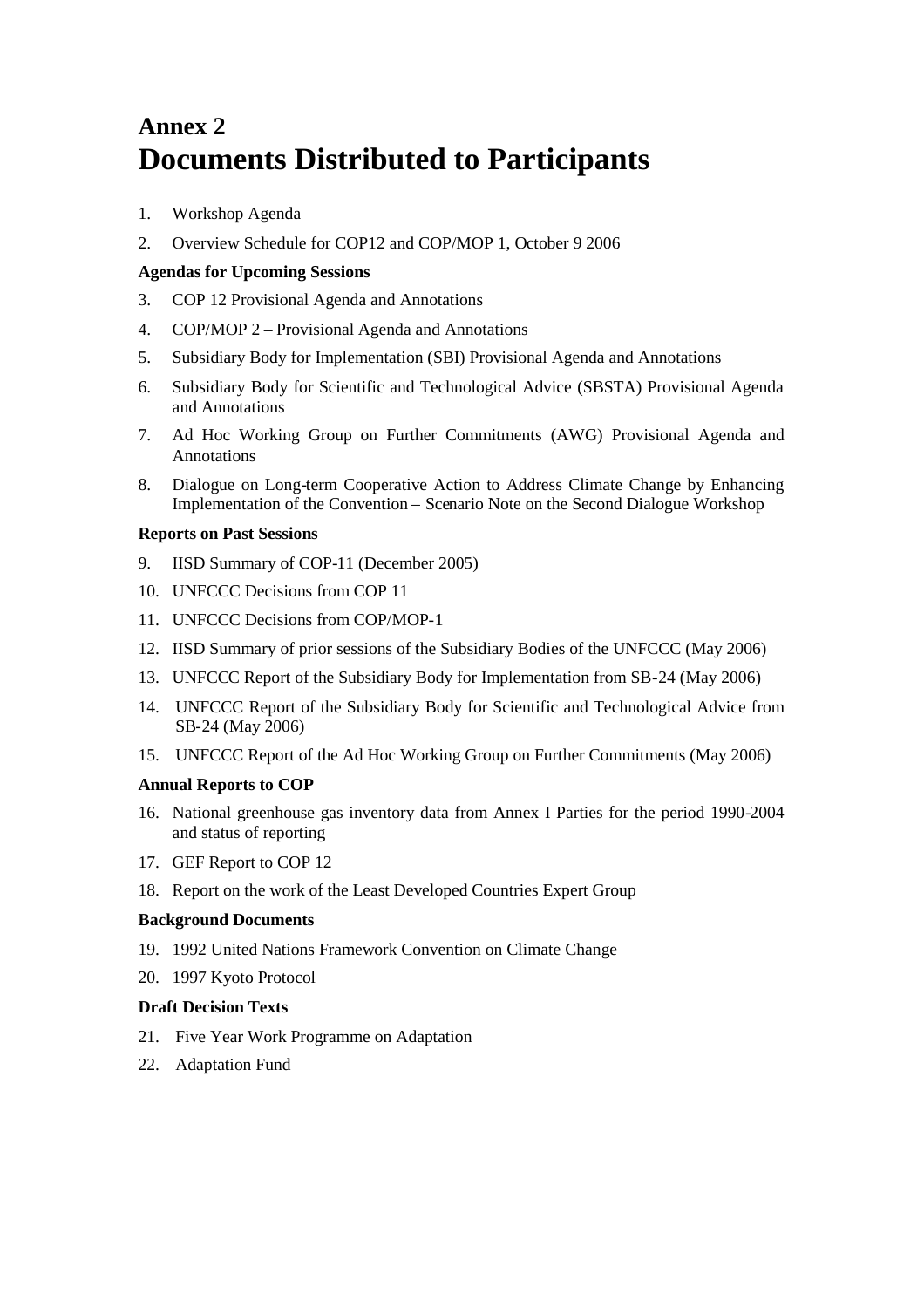## **Annex 3 Workshop Participants**

| No. | <b>Country</b>                      | <b>Surname</b>   | <b>First Name</b>       |     | Organisation                                                             |
|-----|-------------------------------------|------------------|-------------------------|-----|--------------------------------------------------------------------------|
| 1.  | Gambia                              | Jarju            | Pa Ousman               | Mr. | Department of water resources                                            |
| 2.  | Benin                               | Djibril          | Ibila                   | Mr. | Ministry of Environment and<br>Nature protection                         |
| 3.  | Burundi                             | Doudou           | Kalala                  | Mr. | N/A                                                                      |
| 4.  | Central African<br>Republic         | Theobald         | Kolika                  | Mr. | Ministry of Environment                                                  |
| 5.  | Chad                                | Moussa           | Tchitchaou              | Mr. | Ministere de L'eau                                                       |
| 6.  | Democratic Republic of<br>the Congo | Kasulu           | Makonga Vincent         | Mr. | Ministry of Environment, Nature<br>Conservation, Waters and Forests      |
| 7.  | Democratic Republic of<br>the Congo | Mireille         | Eale Bantangole         | Ms. | Ministry of Environment, Nature<br>Conservation, Waters and Forests      |
| 8.  | Gambia                              | Jallow           | <b>Bubu Pateh</b>       | Mr. | Ministry of Forestry and<br>Environment                                  |
| 9.  | <b>Bahamas</b>                      | Weech            | Philip S.               | Mr. | <b>Climate Change Secretariat</b>                                        |
| 10. | Liberia                             | Boakai           | Samuel K.               | Mr  | <b>Environmental Protection Agency</b>                                   |
| 11. | Liberia                             | Karmorh          | Benjamin Saagieh        | Mr  | <b>Environmental Protection Agency</b>                                   |
| 12. | Rwanda                              | Uramutse         | <b>Charles</b>          | Mr. | Ministry of Lands, environment,<br>forestry, waters & mines              |
| 13. | Sierra Leone                        | Lansana          | Denis Sombi             | Mr  | Meteorological Department                                                |
| 14. | Solomon Islands                     | Iroi             | Chanel                  | Mr. | Solomon Islands,<br>Meteorological Service                               |
| 15. | Solomon Islands                     | Yee              | Douglas                 | Mr. | Solomon Islands<br>Meteorological Service                                |
| 16. | Solomon Islands                     | Prakash          | Andrew                  | Mr. | Dept. Of National Planning & Aid<br>Coordination                         |
| 17. | Sudan                               | Mohamed<br>Dedan | Ismail Fadl El<br>Moula | Mr. | Meteorological Authority                                                 |
| 18. | Tanzania                            | Muyungi          | <b>Richard Ganslavs</b> | Mr. | Vice Presidents' Office                                                  |
| 19. | Tanzania                            | Mero             | Rose                    | Ms. | <b>Environmental Protection and</b><br><b>Management Services (EPMS)</b> |
| 20. | Tuvalu                              | Latasi           | Pepetua E.              | Ms. | Department of Environment                                                |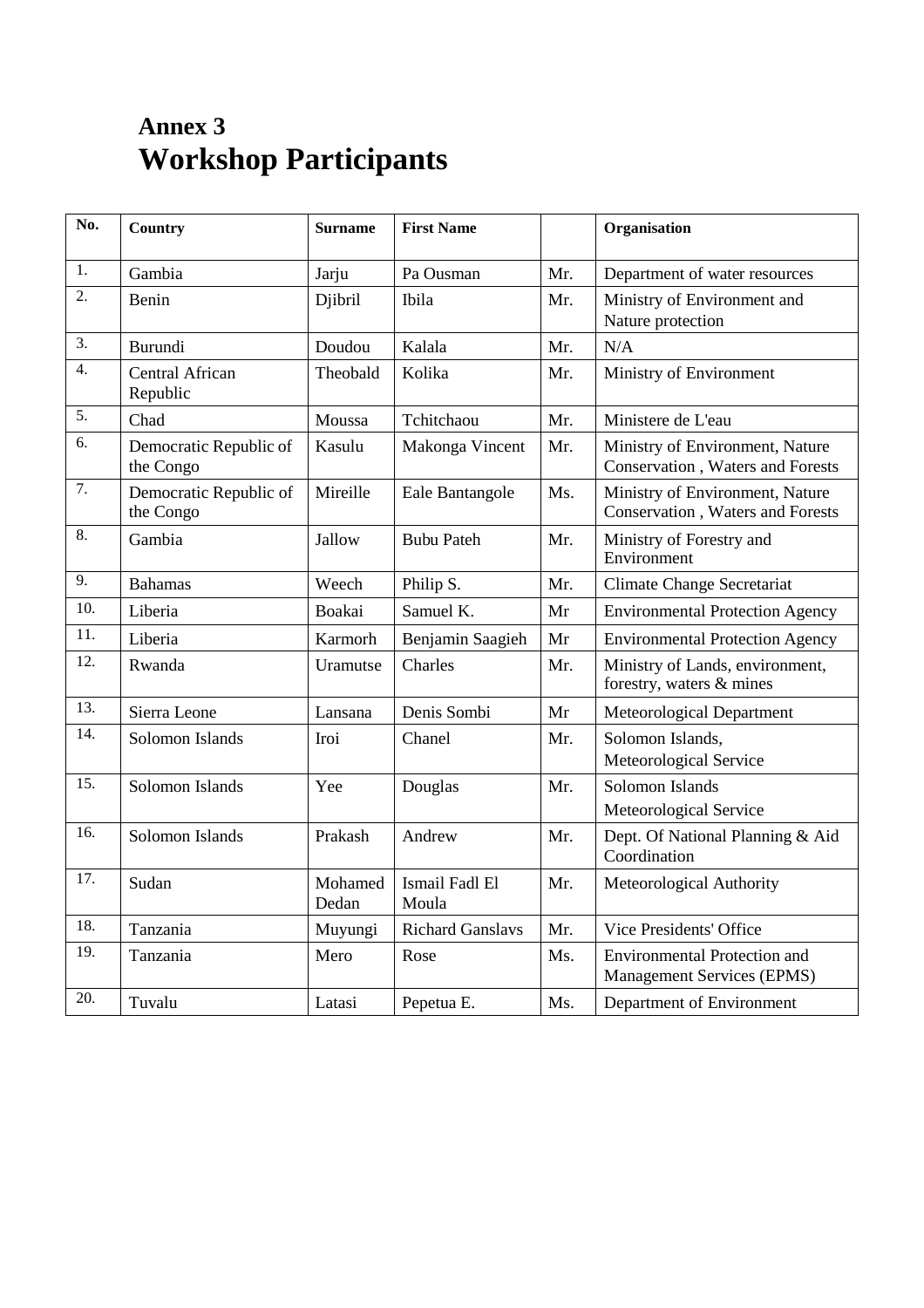## **Annex 4**

## **Resource Persons**

| Saleemul Huq             | International Institute for Environment and    |  |  |
|--------------------------|------------------------------------------------|--|--|
|                          | Development (IIED), UK                         |  |  |
| <b>MJ</b> Mace           | Foundation for International Environmental Law |  |  |
|                          | and Development (FIELD), UK                    |  |  |
| Linda Siegele            | Foundation for International Environmental Law |  |  |
|                          | and Development (FIELD), UK                    |  |  |
| Ilona Millar             | Foundation for International Environmental Law |  |  |
|                          | and Development (FIELD), UK                    |  |  |
| Ian Fry                  | International Environmental Adviser            |  |  |
|                          | Environment Division, Office of the Prime      |  |  |
|                          | Minister, Tuvalu                               |  |  |
| <b>Benito Müller</b>     | Oxford Climate Policy (OCP), UK                |  |  |
| Richard Myungi           | United Republic of Tanzania                    |  |  |
|                          |                                                |  |  |
| <b>Bubu Pateh Jallow</b> | LDC Group Chair                                |  |  |
| <b>Beth Hughes</b>       | International Institute for Environment and    |  |  |
|                          | Development (IIED)                             |  |  |
| <b>Brian Otiende</b>     | African Centre for Technology Studies (ACTS)   |  |  |
| Cynthia Awuor            | African Centre for Technology Studies (ACTS)   |  |  |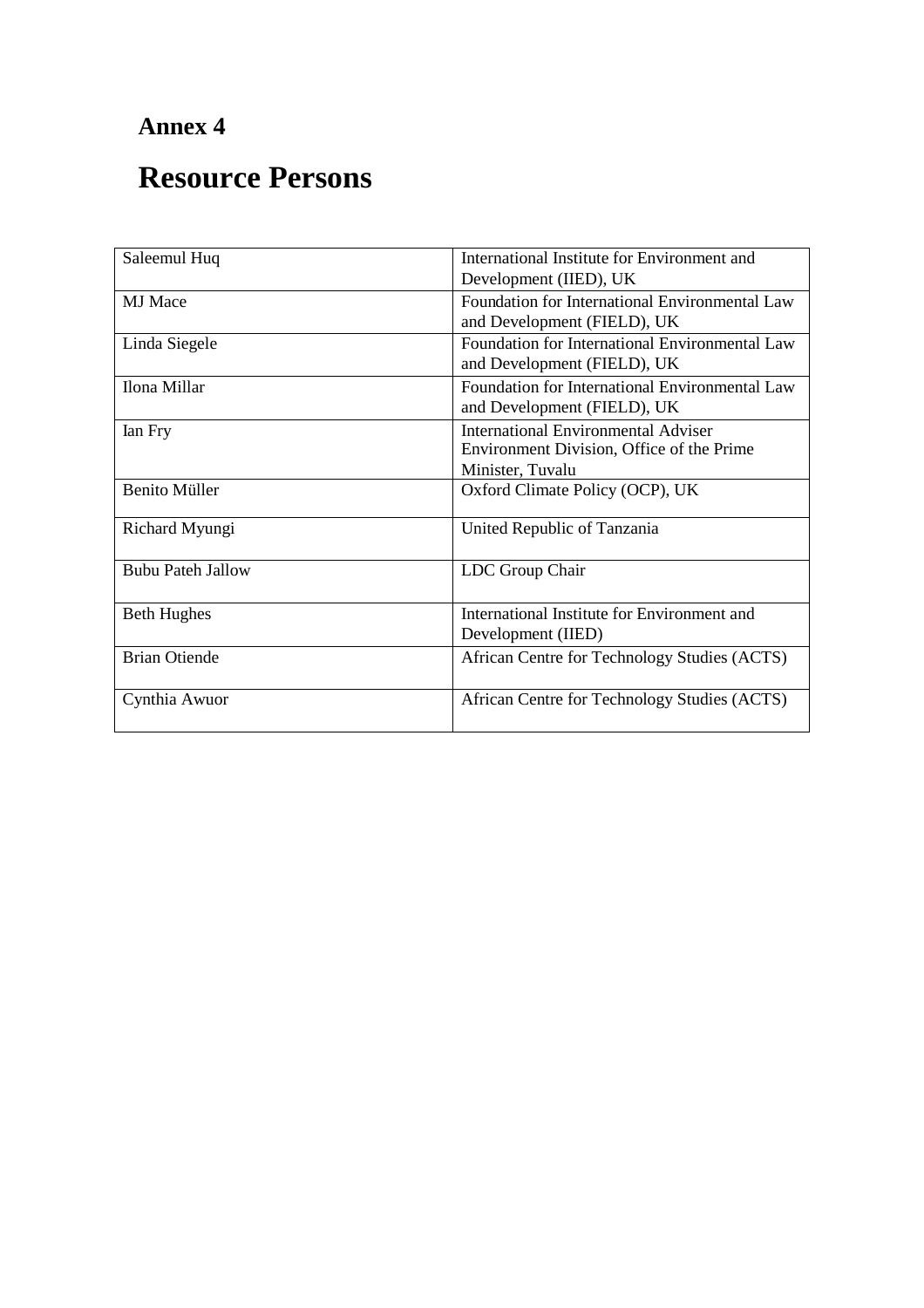**Annex 5**

## **Feedback on the Workshop**

**At the end of the workshop, a questionnaire was circulated to all workshop participants. The 15 responses received are set out below.**

#### **A. SUBSTANCE**

#### **1. Were the presentations useful?**

- $\bullet$  Yes (14)
- $\bullet$  No  $(0)$

#### **2. Which presentations were most useful?**

- All the sessions
- $\bullet$  Adaptation Fund (4)
- $\bullet$  CDM (2)
- Negotiation Skills/Techniques (7)
- LULUCF issues and avoiding forestation (3)
- Briefing notes for Ministers
- $\bullet$  Simulated negotiation exercise (4)
- Non-Annex I communications
- LDC Expert Group
- SBI/SBSTA issues
- Discussion on strategies for UNFCCC negotiation preparations
- UNFCCC legal framework and upcoming negotiating issues
- Role of the LDC Group in the Negotiating Process

#### **3. Were the negotiation practice sessions useful?**

- $\bullet$  Yes (15)
- $\bullet$  No (0)

#### **4. Were the Resource Persons knowledgeable and helpful?**

- $\bullet$  Yes (14)
- $\bullet$  No (0)

#### **B. LOGISTICS**

#### **1. Were the travel/hotel arrangements okay?**

- $\bullet$  Yes (11)
- $\bullet$  No (2)

#### **2. Were the meeting logistics okay?**

- $\bullet$  Yes (14)
- $\bullet$  No (1)
- **C. SUGGESTIONS**